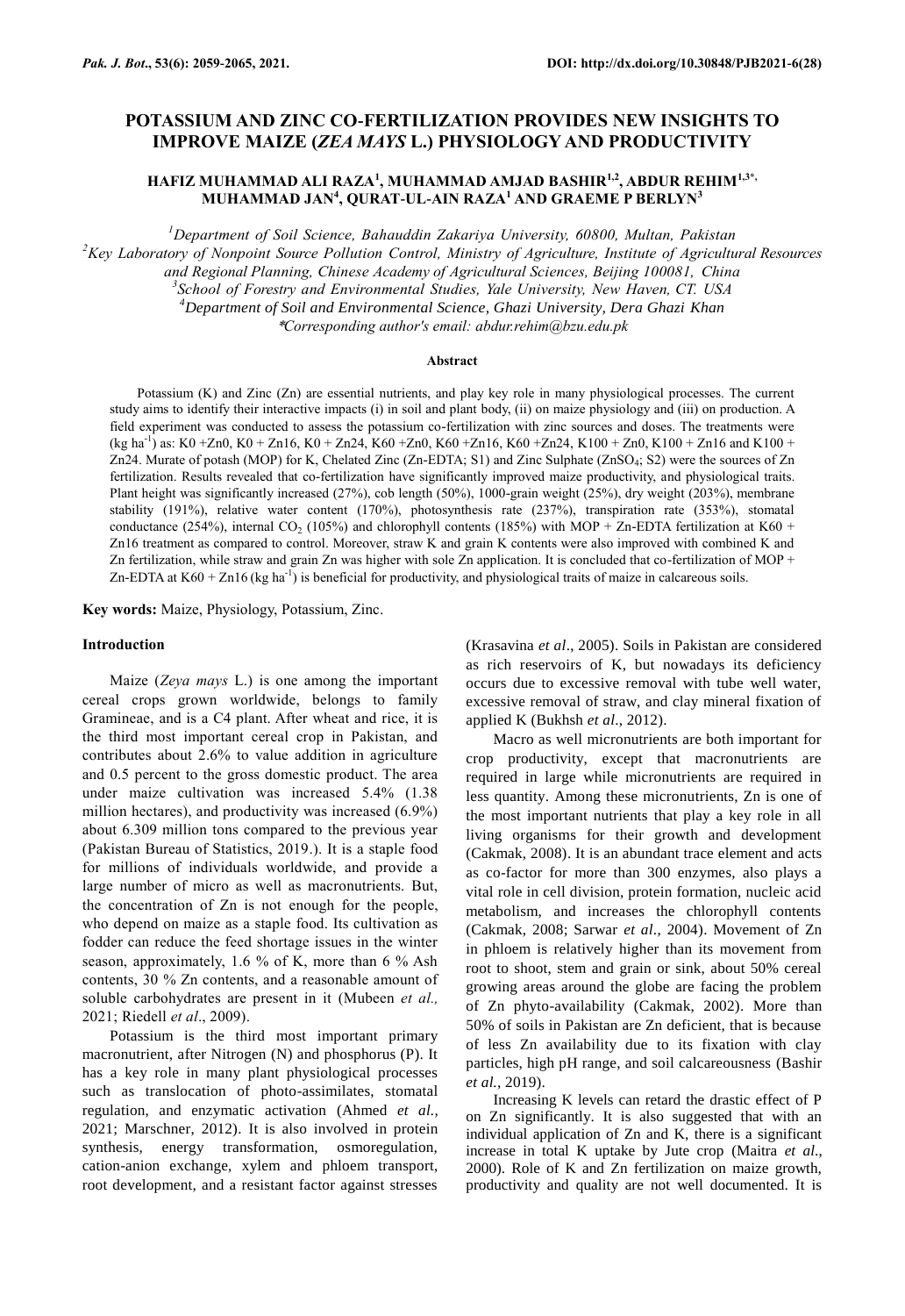possible that higher yield potential of maize in soils with marginal K and Zn deficiency can be achieved by applying K and Zn. This gives rise to the need of the current study to investigate the impacts of K and Zn combined application on physiological and yield traits of maize. The major aims of the current study are to (1) identify the interactive effects of both K and Zn in agricultural ecosystem (2) find the behaviour of maize physiology and production with co-fertilization of K and Zn, and (3) investigate the coordination of different sources and doses of Zn with K on physiological and yield attributes of maize crop.

## **Material and Methods**

**Study site:** To investigate the above said aims, a field experiment was conducted at the experimental site (30.258° N, 71.515° E, 125.27 m elevation above sea level) of the Department of Soil Science, Faculty of Agricultural Sciences and Technology, Bahauddin Zakariya University, Multan, Pakistan. District Multan is bounded by the district of Khanewal on the North and North East, Vehari district on East and Lodhran district on South. It spreads over an area of 3,721 square Kilometres, including six towns. Several canals flows across the Multan District, providing water from River Chenab for proximate farms. The land of the district is plain and very productive. Multan features a semi-arid to arid climate with very hot summers and mild winters. The maximum recorded temperature is approximately 54℃, and the lowest recorded temperature is approximately 4.5℃. The average rainfall is roughly 186mm. Dust storms are of frequent occurrence within the city (Iqbal *et al*., 2019).

The trial was conducted during the summer of 2017. Pre-sowing soil samples were collected from the depth of 0-15 cm. Randomly collected triplicate soil samples were air-dried and then passed through a 2 mm sieve. After that, these soil samples were analyzed to study the physico-chemical properties (Table 1). The soil used in the experiment was alkaline calcareous with high pH and less plant-available K  $(70 \text{ mg kg}^{-1})$  and Zn  $(AB -$ DTPA:  $0.75 \text{ mg kg}^{-1}$ ).

**Experimental design:** The experiment was laid out in split-plot design with the factorial arrangement. The treatments were (1) control with K 0 kg ha<sup>-1</sup>, and Zn 0 kg ha<sup>-1</sup> (Ck), (2) K 0 kg ha<sup>-1</sup>, and Zn 16 kg ha<sup>-1</sup> (K0 + Zn16), (3) K 0 kg ha<sup>-1</sup>, and Zn 24 kg ha<sup>-1</sup> (K0 + Zn24),(4) K 60 kg ha<sup>-1</sup>, and Zn 0 kg ha<sup>-1</sup> (K60 + Zn0), (5) K 60 kg ha<sup>-1</sup>, and Zn 16 kg ha<sup>-1</sup> (K60 + Zn16), (6) K 60 kg ha<sup>-1</sup>, and Zn 24 kg ha<sup>-1</sup> (K60 + Zn24), (7) K 100 kg ha<sup>-1</sup>, and Zn 0 kg ha<sup>-1</sup> (K100 + Zn0), (8) K 100 kg ha<sup>-1</sup> <sup>1</sup>, and Zn 16 kg ha<sup>-1</sup> (K100 + Zn16), and (9) K 100 kg ha<sup>-1</sup>, and Zn 24 kg ha<sup>-1</sup> (K100 + Zn24). The trial plot was divided into three blocks having 51 total plots, net plot size was 4m x 3m and 85 equally sized and healthy maize seeds were grown in all plots. Plant to plant distance was maintained 20cm after thinning and row to

row distance was 75cm. One maize hybrid, Monsanto DK-6142 was used in this experiment. Three K  $(0, 60, 60)$  $100Kg$  ha<sup>-1</sup>) and Zn (0, 16, 24 Kg ha<sup>-1</sup>) levels having two different Zn Sources Chelated zinc (Zn-EDTA; S1) and Zinc Sulphate  $(ZnSO<sub>4</sub>; S2)$  were used. The source of K fertilization was murate of potash (MOP).

The recommended dose of NP was applied in all plots. Nitrogen was applied in two split doses. The first dose of N, P, K, and Zn were applied at the time of sowing. The second dose of N about 60 kg  $ha^{-1}$  was applied after 35 days of germination. To maintain the moisture content during the whole growth period of maize, irrigation was continuously applied, along with all the culture practices (thinning, hoeing, and weeding).

#### **Plant analysis**

**Agronomic and yield characteristics:** The crop was harvested at maturity after 120 days; plant height, cob length, and 1000-grain weight were measured. Five Plants randomly selected from each plot were used to measure the agronomic and yield traits.

**Physiological characteristics:** Chlorophyll contents (CC) were measured at the blooming/vegetative stage by using chlorophyll meter, and relative water contents (RWC) was measured by taking the difference of fresh weight and turgid weight as suggested by (Wellburn, 1994). Membrane stability index (MSI) was measured by the following formula given by (Premachandra *et al*., 1990; Sairam, 1994). The gaseous exchange parameters like photosynthetic rate (A), transpiration rate (E), stomatal conductance  $(Gs)$ , and internal  $CO<sub>2</sub>$ concentration (Ci) were measured with the help of infrared gas analyzer (IRGA) Analytical Development Company, Hoddesdon, England.

**Nutrients (K and Zn) concentration in straw and grains:** The ionic content like K and Zn concentration was measured by the wet digestion method using the diacid mixture (HNO3: HClO4, 2:1 ratio) (Westerman *et al*., 1990). The potassium contents were measured using a Flame photometer while zinc was measured using Atomic absorption spectrophotometer.

### **Statistical analysis**

Data were presented as the means  $\pm$  standard deviations in all graphs and tables for the three triplicates. General Linear Model (GLM) was used for the analysis of variance of the data by using IBM SPSS® (version 21). The significant differences of all data including agronomic characteristics, grain, straw, and crab yields were determined using the split-plot design analysis of variance (ANOVA) with Duncan multiple comparisons test at p-value 0.05. Microsoft Excel 2016 was used for data processing and graph construction.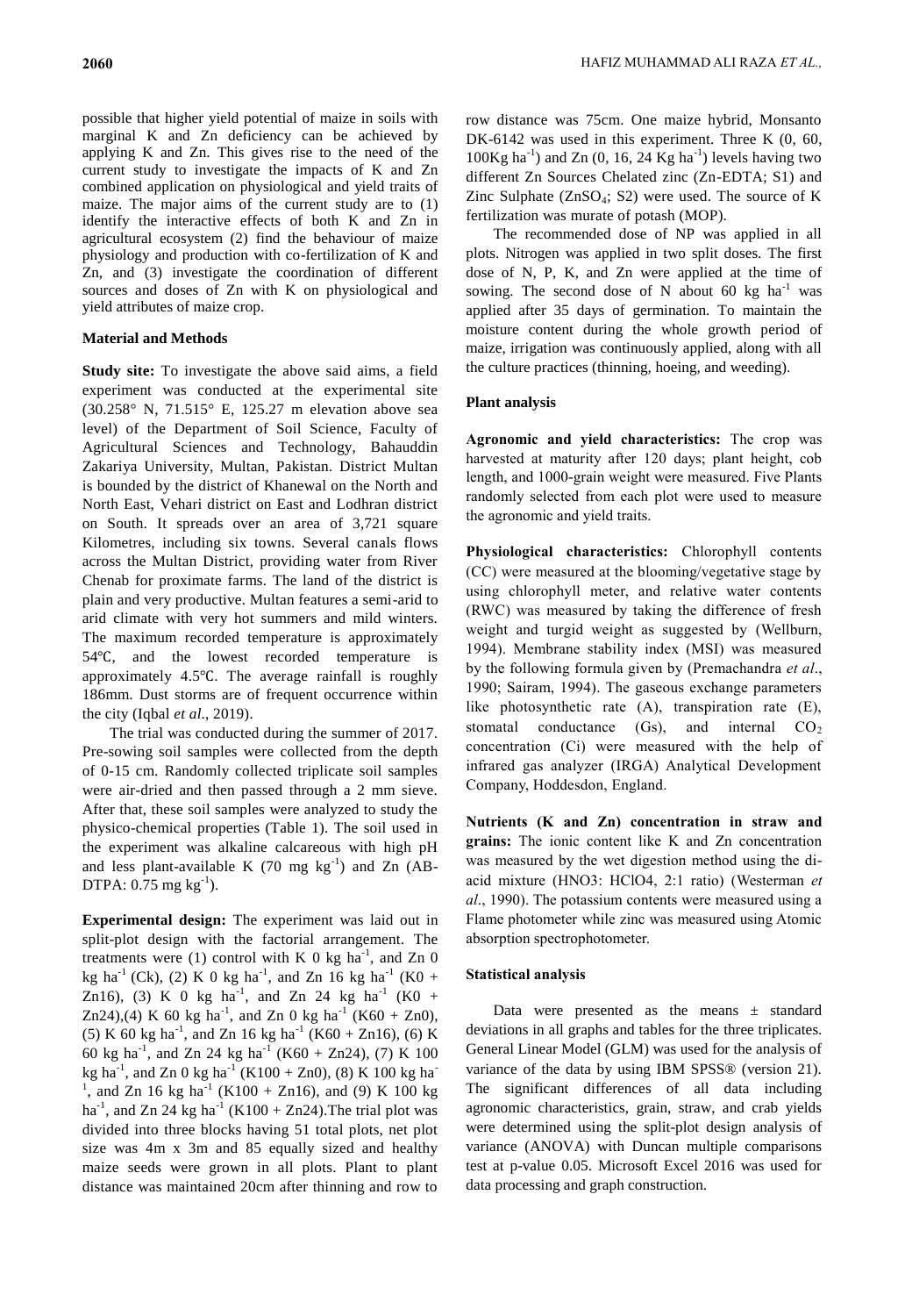AB-DTPA extractable  $Zn$  mg kg<sup>-1</sup>

Extractable K mg kg<sup>-1</sup>

Organic matter % 0.62 Walkley-Black method

| Table 1. Soil physio-chemical properties before sowing of maize crop. |                          |       |                                                        |  |  |  |  |
|-----------------------------------------------------------------------|--------------------------|-------|--------------------------------------------------------|--|--|--|--|
| Character                                                             | Unit                     | Value | Method                                                 |  |  |  |  |
| Texture class                                                         | $\overline{\phantom{a}}$ | Loam  | USDA classification                                    |  |  |  |  |
| Sand                                                                  | $\frac{0}{0}$            | 46.4  | Hydrometer method                                      |  |  |  |  |
| Silt                                                                  | $\%$                     | 35.7  |                                                        |  |  |  |  |
| Clay                                                                  | $\frac{0}{0}$            | 17.3  |                                                        |  |  |  |  |
| pH <sub>s</sub>                                                       | $\overline{\phantom{a}}$ | 7.96  | pH of saturated soil paste                             |  |  |  |  |
| $EC_{s}$                                                              | $dS \, \text{m}^{-1}$    | 0.67  | Electrical conductivity of saturated soil past extract |  |  |  |  |
| CaCO <sub>3</sub>                                                     | $\%$                     | 0.57  | Acid dissolution                                       |  |  |  |  |
|                                                                       |                          |       |                                                        |  |  |  |  |

0.73 Extracted with AB-DTPA

70.0 Ammonium acetate extraction

**Table 1. Soil physio-chemical properties before sowing of maize crop.**



Fig. 1. Effect combined fertilization of K and Zn on (a) plant height and (b) dry weight (c) cob length and (d) 1000-grain weight of maize hybrid with MOP+ Zn-EDTA (S1) and MOP + ZnSO<sub>4</sub> (S2). All the values are given as mean  $\pm$ S.D (n=3).

### **Results**

**Agronomic and yield characteristics:** The combined fertilization of K and Zn significantly increased the plant height, dry weight, cob length, and 1000-grain weight of maize hybrid compared to control conditions (Fig. 1). Maximum plant height (206.30 cm) was observed by the combined application of MOP + Zn-EDTA at K60 + Zn16 treatment, while minimum plant height (162 cm) was observed in the control (Ck) treatment. In the case of dry weight, the application of K and Zn increased the plant dry biomass. Maximum dry weight (1832 g) was observed by the combined application of MOP + Zn-EDTA also at  $K60 + Zn16$  treatment, while minimum dry weight (603 g) in the CK treatment. The overall range for cob length was observed 14.10-21.20 cm. Maximum cob length (21.20 cm) was observed in the treatments  $(K60 + Zn16)$  where MOP + Zn-EDTA were the sources of fertilization, while minimum cob length (14.10 cm) was observed in the Ck treatment. An increment of 50% and 26%was observed in cob length and grain weight respectively.

**Physiological attributes of maize:** Membrane stability index, RWC, and CC are considered as important parameters for plant growth. A significant increase was observed in MSI, RWC, and CC in the treatments where K and Zn were applied as compared to Ck (Fig. 2). Overall, the MSI was observed in the range of 16.-47.71. The application of MOP + Zn-EDTA has significantly  $(p<0.05)$ increased the MSI, maximum MSI (47.71%) was observed by the combined application of  $MOP + Zn$ -EDTA at the treatment  $(K60 + Zn16)$  while minimum (16.36) MSI in the Ck. The combined application of K and Zn significantly  $(p<0.05)$  increased RWC compared to the Ck. Maximum RWC (92.95%) was observed at K60 +Zn16 treatment, while minimum relative water content (34.31%) was observed in the Ck treatment. Regarding the Zn sources combination with MOP, the Zn-EDTA application increased the RWC compared to the  $ZnSO<sub>4</sub>$ . CC was expressed in the term of Soil Plant Analysis and Development (SPAD value). Maximum CC (55.40 SPAD) was observed in the  $(K60 + Zn16)$  treatment with MOP + Zn-EDTA as sources, while minimum CC (19.69 SPAD value) was observed in the Ck.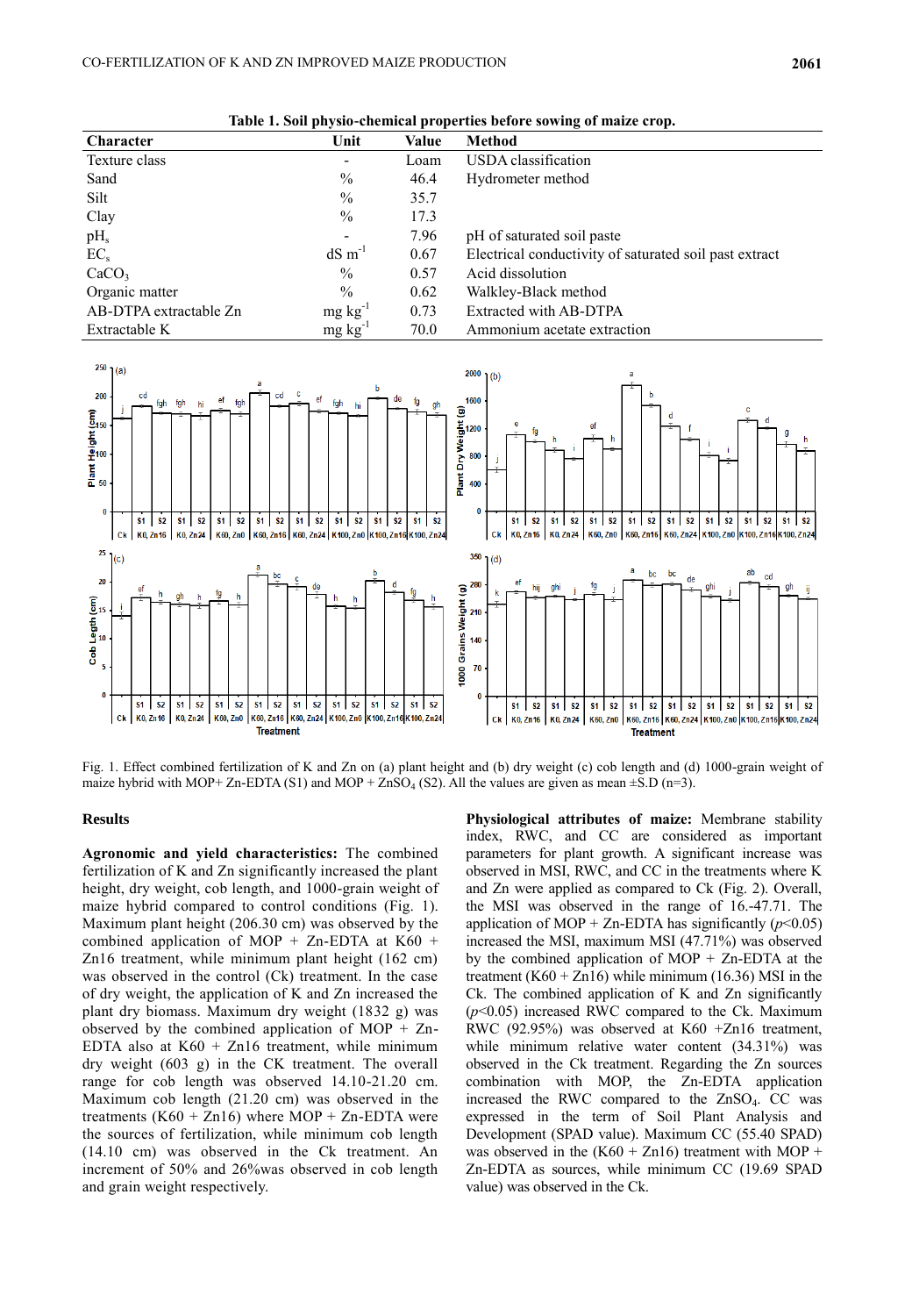

Fig. 2. Effect combined fertilization of K and Zn on (a) membrane stability index, (a) relative water content, and (c) chlorophyll contents of maize hybrid with MOP+ Zn-EDTA (S1) and MOP +  $ZnSO<sub>4</sub> (S2)$ . All the values are given as mean  $\pm$ S.D (n=3).

The gas exchange parameters i-e A, E, Gs, and Ci are the main components for plant growth and development. The application of K and Zn improved the all gas exchange parameters of maize crop (Fig. 3). The application of  $MOP + Zn$ -EDTA has resulted in an improvement in Ci, E, and Gs. Maximum values were 393.33  $\mu$  mol mol<sup>-1</sup>, 10.20 mmol m-2 sec<sup>-1,</sup> and 0.39  $mmol$   $m^{-2}$  $\sec^{-1}$  respectively, with combined fertilization while minimum 191.66  $\mu$  mol mol<sup>-1</sup>, 0.11 mmol m<sup>-2</sup> sec<sup>-1,</sup> and  $34.31 \mu$  mol m<sup>-2</sup> sec<sup>-1</sup>, respectively in Ck treatment.

**Nutrients (K and Zn) concentration in grain and straw:** The combined fertilization of K and Zn significantly improved the grain straw K concentrations (Fig. 4). Grain K concentration was increased (15%), and straw K concentration was increased (112%) and in K100+Zn16 treatment with Zn source as Zn-EDTA. K concentration was observed in the range of 1.06-1.22% in grain, while in straw K concentration was observed in the range of 1.4-2.98%. Zn concentration was relatively more improved with sole Zn fertilization compared to other treatments. Straw Zn concentration was increased (176%) and grain Zn concentration increased (135%) in K0+Zn24 treatment with Zn source as Zn-EDTA. Additionally, it was also improved with combined fertilization and was high at K100+Zn24 with Zn-EDTA as a Zn source with MOP.

**Correlation of physiological parameters with agronomic and productive parameters and nutrients concentration in maize:** Pearson correlation indicates strong positive interaction of physiological parameters with agronomic and productive parameters as well as with nutrients concentration of maize (Table 2). Plant height, dry weight, cob length, 1000-grain weight, grain, and straw Zn concentrations were highly positively correlated with all the physiological parameters (CC, RWC, MSI, A, E, Gs, and Ci). Grain K concentration was weekly positively correlated with physiological characters, but straw K concentration was highly positively correlated with MSI, RWC, A, and E; and was weekly positively correlated with Gs, Ci, and CC respectively.

**Table 2. Pearson correlation indicating the relationship between physiological, agronomic and productive parameters and nutrients concentrations of maize crop.**

|            | PН         | DW         | CL         | <b>GW</b>  | gZn        | sZn        | gК       | sK          |
|------------|------------|------------|------------|------------|------------|------------|----------|-------------|
| <b>MSI</b> | $0.906***$ | $0.946$ ** | $0.949**$  | $0.955***$ | $0.449**$  | $0.486$ ** | $0.315*$ | $0.374***$  |
| <b>RWC</b> | $0.888***$ | $0.931$ ** | $0.946$ ** | $0.952$ ** | $0.438$ ** | $0.478***$ | $0.343*$ | $0.384$ **  |
| A          | $0.874***$ | $0.947**$  | $0.943***$ | $0.926$ ** | $0.371***$ | $0.424***$ | $0.334*$ | $0.392**$   |
| E          | $0.849**$  | $0.922***$ | $0.920**$  | $0.897**$  | $0.400$ ** | $0.442$ ** | $0.332*$ | $0.403$ **  |
| Gs         | $0.882***$ | $0.947***$ | $0.944***$ | $0.919***$ | $0.412***$ | $0.454***$ | $0.301*$ | $0.356^{*}$ |
| Ci         | $0.893***$ | $0.953***$ | $0.955***$ | $0.931***$ | $0.450$ ** | $0.505***$ | $0.296*$ | $0.341$ *   |
| CC         | $0.856***$ | $0.932**$  | $0.935***$ | $0.921$ ** | $0.404***$ | $0.458***$ | $0.280*$ | $0.347*$    |

**Note:** Here: PH is plant height, DW is dry weight, CL is cob length, GW is 1000-grain weight, gZn is grain zinc concentration, sZn is straw zinc concentration, gK is grain potassium concentration, and sK is straw potassium concentration, MSI is membrane stability index, RWC is relative water content, A is the photosynthetic rate, E is transpiration rate, Gs is stomatal conductance, Ci is internal  $CO<sub>2</sub>$  concentration, and CC is chlorophyll contents respectively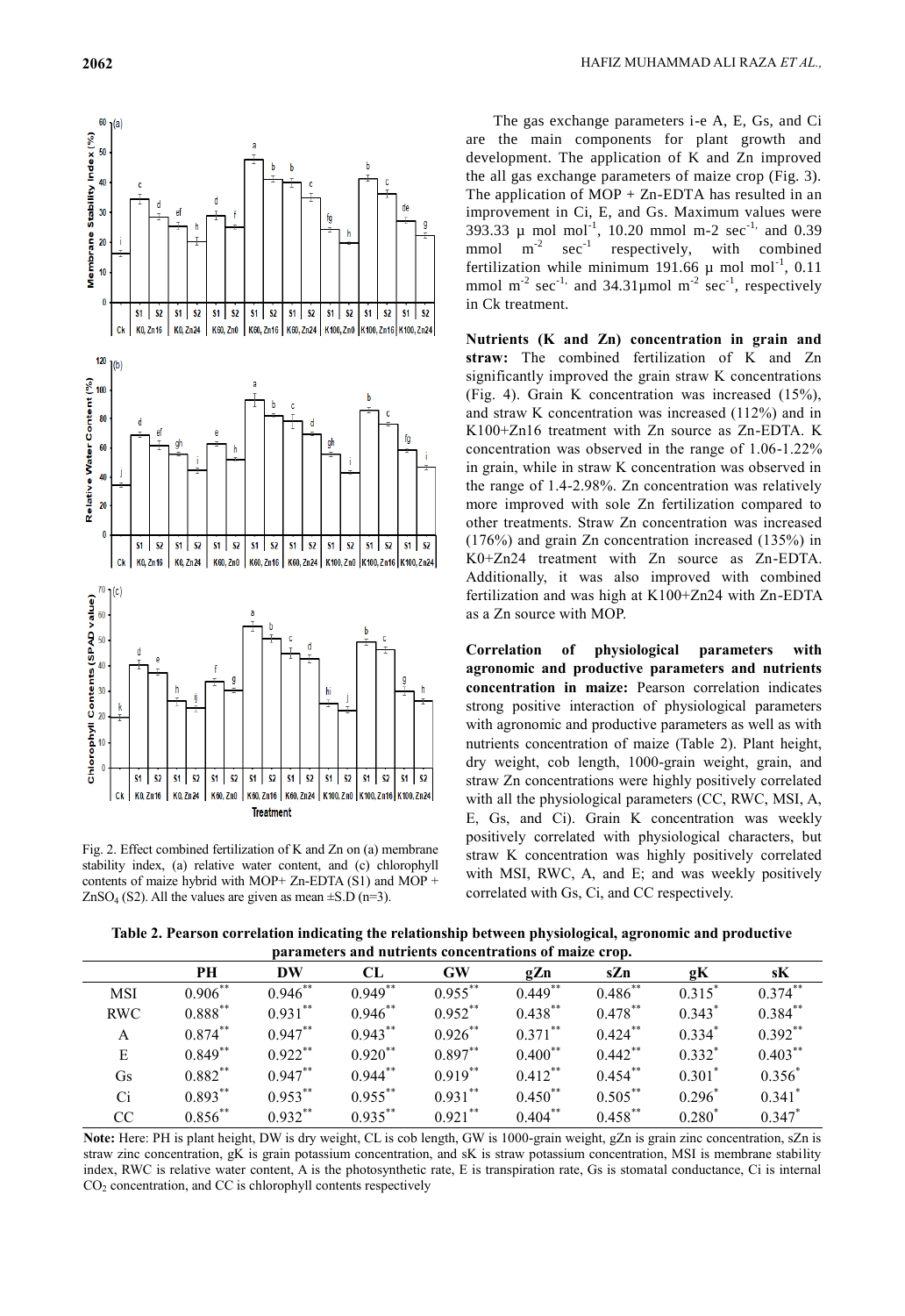

Fig. 3. Effect combined fertilization of K and Zn on (a) photosynthetic rate and (b) transpiration rate (c) stomatal conductance and (d) internal CO2 concentration of maize hybrid with MOP+ Zn-EDTA (S1) and MOP + ZnSO4 (S2). All the values are given as mean  $\pm$ S.D (n=3).



Fig. 4. Effect combined fertilization of K and Zn on (a) potassium concentration in grain, (b) potassium concentration in straw, (c) zinc concentration in grain and (d) zinc concentration in straw of maize hybrid with MOP+ Zn-EDTA (S1) and MOP + ZnSO4 (S2). All the values are given as mean  $\pm$ S.D (n=3).

#### **Discussion**

**Potassium- zinc application role in maize agronomic and yield attributes:** Soils in Pakistan are nutrient deficit due to alkaline calcareous in nature, alkaline pH, arid and semi-arid region, and low availability of canal water. Besides this, frequent use of tube well water is an important reason for K and Zn deficiency (Bashir *et al*., 2019). The application of K and Zn fertilizers induced a

positive effect on the growth and development of maize. The interactive effect of K and Zn causes a significant increase in agronomic and yield traits of maize crop (Fig. 1). This could be associated with integrated management of nutrient balance that increases their availability and uptake, as observed in certain nutrients like N, P, and K. Potassium fertilization is involved in regulating cell osmosis, photosynthesis, and promoting enzymatic activity, all these helped in increasing plant height.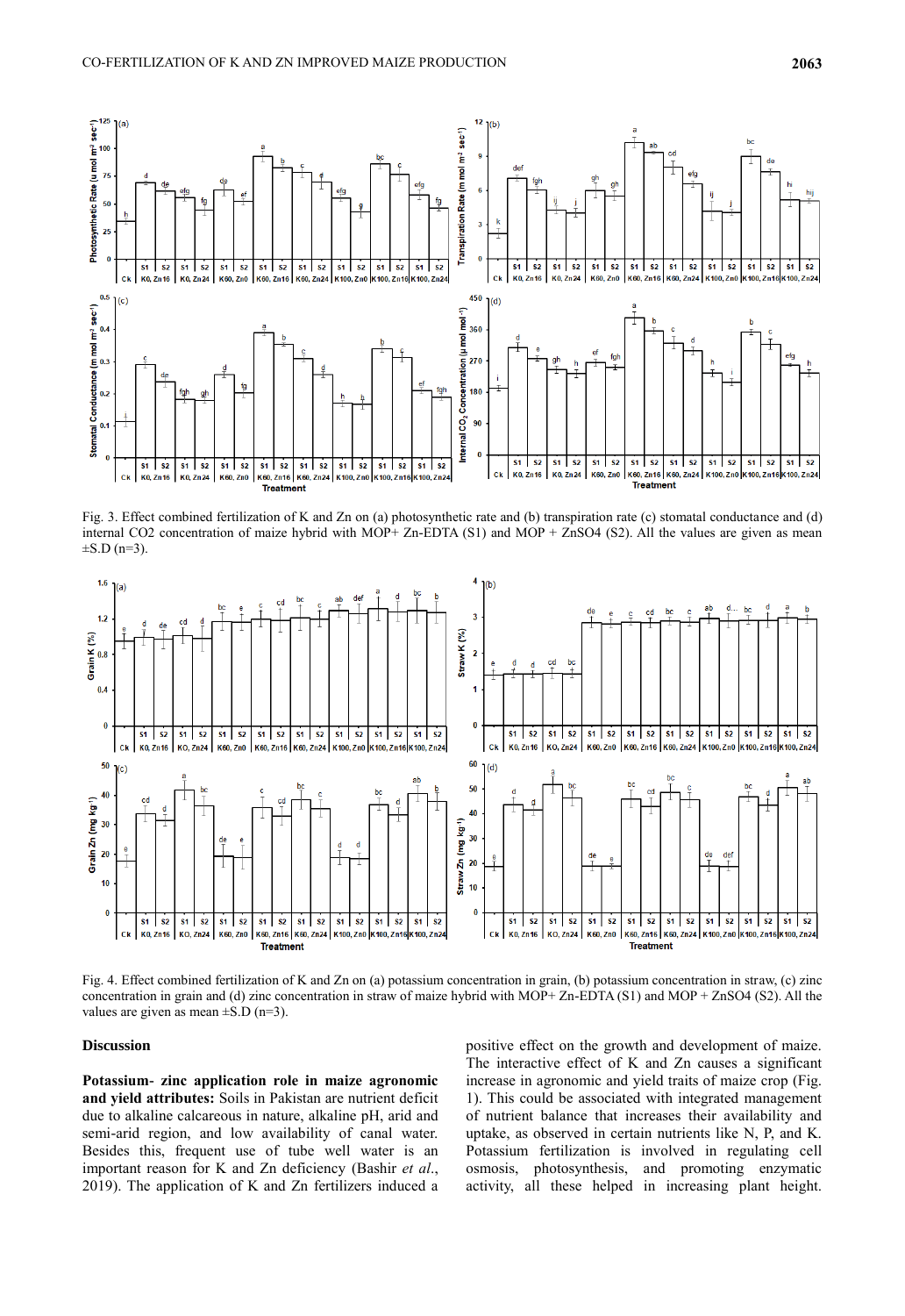Cob length was increased by K and Zn fertilization might be due to transportation and remobilization of zinc from leaves and accumulation in grains. Potassium and Zn combined fertilization has increased the 1000-grain weight of maize compared to control, which might be due to more translocation of assimilates to sink (Khan *et al*., 2001). The role of K is remarkable in water use efficiency, plant growth, cell division, hydrocarbon and protein synthesis, and their quick transfer towards the grain. Zinc fertilization also helps in improving 1000 grain weight significantly (Xue *et al*., 2012) which, might be due to its remobilization from leaves to the grain.

**Potassium- zinc application and physiological attributes of maize:** Maize physiology was significantly improved with K+Zn fertilization (Figs. 2, 3). Relative water contents are an important feature for plant growth and development and combined fertilization has increased RWC significantly. An increment in RWC could be associated with K role in the maintenance of water contents of plants, opening and closing of stomata, and in osmotic adjustment. Regarding physiological attributes, potassium had a significant effect on the relative water contents of the leaf, which is also in agreement with the findings of Lawlor & Cornic (2002). This could be due to the increasing root length and more absorption of water by roots and then its maintenance in leaf cells by closing the stomata. The plant absorbs a large amount of potassium from the root zone to maintain normal growth and development of the plant body (Elumalai *et al*., 2002).

The role of K in agricultural production is directly linked with photosynthesis. It influences the photosynthetic mechanism at different stages including ATP synthesis, translocation of photosynthates, activation of enzymes, and  $CO<sub>2</sub>$  uptake (Marschner, 2012). Its abundance can show a boost in the activity of Rubisco for limiting photosynthesis in rice leaves, and deficiency tends to reduce transpiration rate and stomatal closure (Römheld & Kirkby, 2010). Zinc application is also involved in the improvement of gas exchange parameters i-e RWC, MSI, E, A, Gs, and Ci. This role is associated with the activity enhancement of enzymatic systems such as Rubisco and PEPcase, as they have a key role in  $CO<sub>2</sub>$ fixation (Hussein & Alva, 2015).

Combined fertilization K and Zn increased the MSI that is mainly associated with K's role as an osmoticum, that maintains the membrane stability and regulates the opening and closing of stomata. Due to the osmoticum role of K in the vacuole, it helps in higher tissue water contents in the plant cell (Gechev *et al*., 2005). In view of literature, stomatal regulation largely depends on  $K^+$ distribution in epidermal cells, guard cells, and leaf apoplast (Ahmad *et al*., 2014). Under mild K deficiency, stomatal limitations are the major factors affecting the

photosynthetic ability of plants, whereas metabolic limitations become a dominant limiting factor (Shabala *et al*., 2002). Low K availability in soil caused a reduction in leaf K and reduced the photosynthetic ability of plants (Basile *et al*., 2003).

**Potassium- zinc application and ionic concentrations in maize:** It was observed that K fertilization has increased the K concentration in grain and straw with combined fertilization (Fig. 4). It has elevated the K nutritional status at the initial stages of crop growth, which is a prerequisite of higher yield (Niu *et al*., 2011). Combined K and Zn fertilization increased the potassium concentration and uptake by the crop that was associated with their possible positive interaction and help in vigorous root development. Additionally, they can interact to enhance better  $K<sub>2</sub>O$  fixation, higher photosynthetic activity, and improved growth and development resulted in higher uptake (Jat *et al*., 2013).

Zinc concentrations showed apparent variation, it was maximum by sole Zn fertilization, which might also be due to its remobilization from leaves to grain at higher dose, but was also improved with combined K and Zn fertilization compared to control. This could be due to higher Zn concentration in the soil solution, which facilitated the uptake through the diffusion process and also a higher share of post-anthesis root Zn uptake in grain Zn concentration. Higher Zn uptake also flourished the synergistic effect of both nutrients. Zinc uptake in combined fertilization might be enhanced due to adsorption of K on clay sites, resulting in the release of fixed Zn at binding sites (Gupta *et al*., 2018). This phenomenon increased the Zn concentration in soil solution and higher uptake to plant body by mass flow. Somehow, the use of Zn-EDTA as fertilization source also reduced its fixation at binding sites in the form of  $ZnS$ ,  $ZnCO<sub>3</sub>$ , and  $Zn(OH)<sub>2</sub>$ , due to its slow releasing behavior.

The positive interaction of physiological parameters with agronomic and productive parameters, and with nutrients concentration also show that they help to improve each other (Table 2). Further research is required to identify the fertilization method, time of fertilization, and mechanisms improvement due to K and Zn combined fertilization.

### **Conclusion**

The study concludes that combined fertilization of K and Zn is a better approach to improve maize productivity, and its morpho-physiological characteristics. A significant positive influence was observed among all parameters with combined fertilization compared to control. Agronomic, productivity, and physiological characteristics including photosynthesis rate, RWC, MSI, etc. were improved significantly. Zinc sources are also an important factor to classify its role in plant productivity and physiology. Chelated-Zn is recommended as a better source for farming compared to  $ZnSO<sub>4</sub>$  under calcareous conditions with high pH.